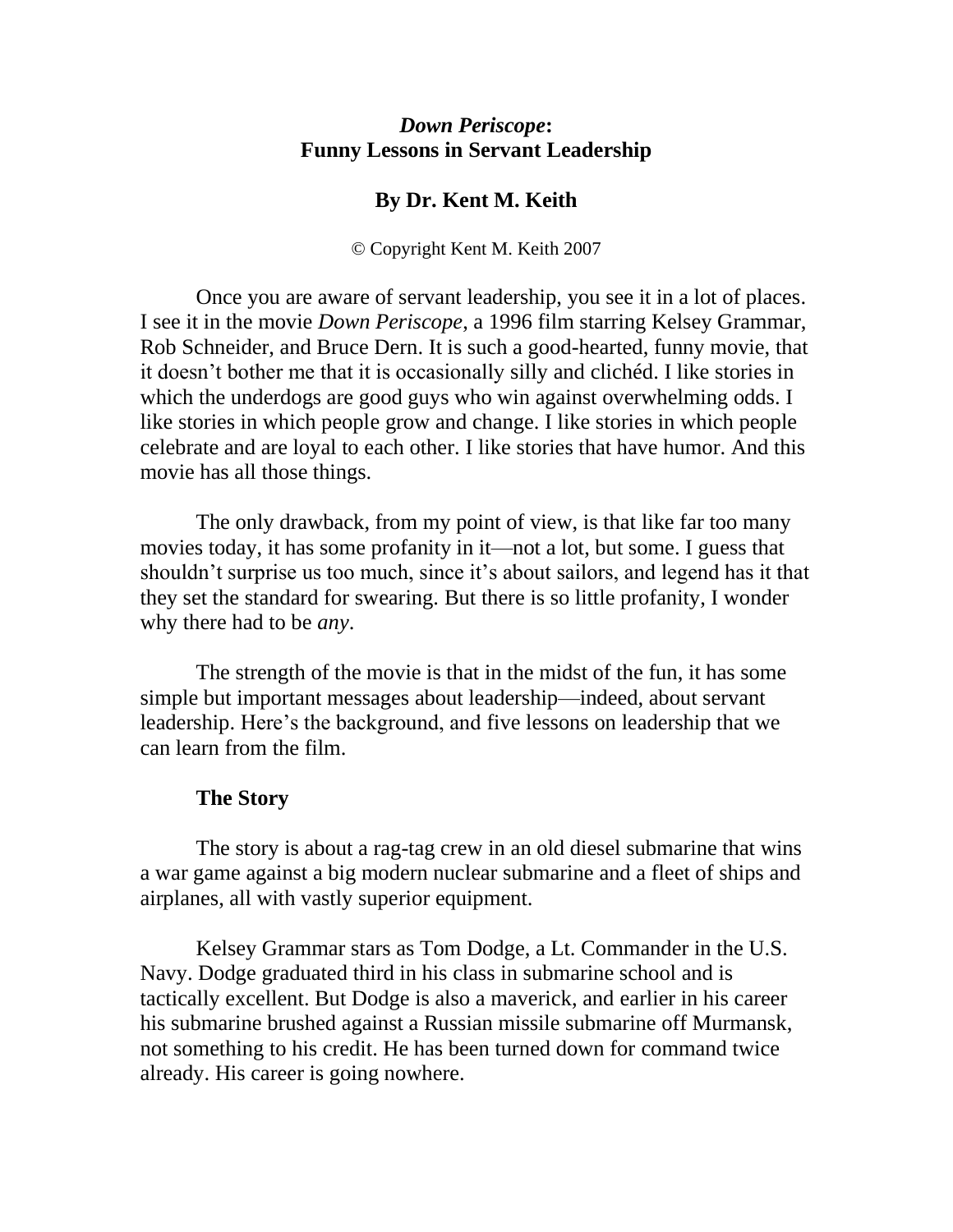As the movie opens, he is up for command for the third time. At that meeting, Admiral Graham, a two-star admiral and the bad guy in the movie, tries to finish Dodge's career by arguing that he should not be given command of a submarine. Graham says that Dodge is impulsive, reckless, and even undisciplined. He also points out that Dodge has a tattoo on a part of his body that really should not have a tattoo.

But Admiral Winslow, a three-star admiral who outranks the bad guy, is willing to give Dodge a final chance to prove his worth. Winslow devises a war game to test the U. S. Navy's harbor defenses. He assigns Dodge the *USS Stringray*, a diesel submarine commissioned in 1958 and then recommissioned for this exercise. It's a rust bucket.

Admiral Winslow knows that the Russians are selling some of their old diesel subs. He is worried that the Russian subs might be purchased by an enemy of the United States. Winslow wants to know if a nonconventional captain, a renegade captain, a terrorist with a diesel sub, could slip past the Navy's defenses and get a nuclear warhead into a U.S. harbor.

Dodge is assigned the task of being that non-conventional, renegade captain— one rebel diesel against the U. S. nuclear navy. "Don't think by the book, think like a pirate," Winslow tells him.

Dodge's first challenge is to slip into Charleston harbor and launch a flare to prove that he got in undetected. His second challenge is to get far enough into Norfolk harbor to torpedo a dummy ship that Admiral Winslow has set up near the entrance. Winslow says that Dodge will have succeeded if he can torpedo the dummy ship before being caught— before his submarine is targeted in what is called "a shooting solution."

Admiral Graham, the bad guy, wants Dodge to fail. So he hand picks every strange or difficult member of the submarine corps he can find, and assigns them to Dodge for the war game. Furthermore, Graham decides to assign a woman officer, the diving officer, to the submarine as a "trial program" to see how well a female officer can work with men. As the movie begins, we sense that all the cards are stacked against Dodge— he just can't succeed. No way.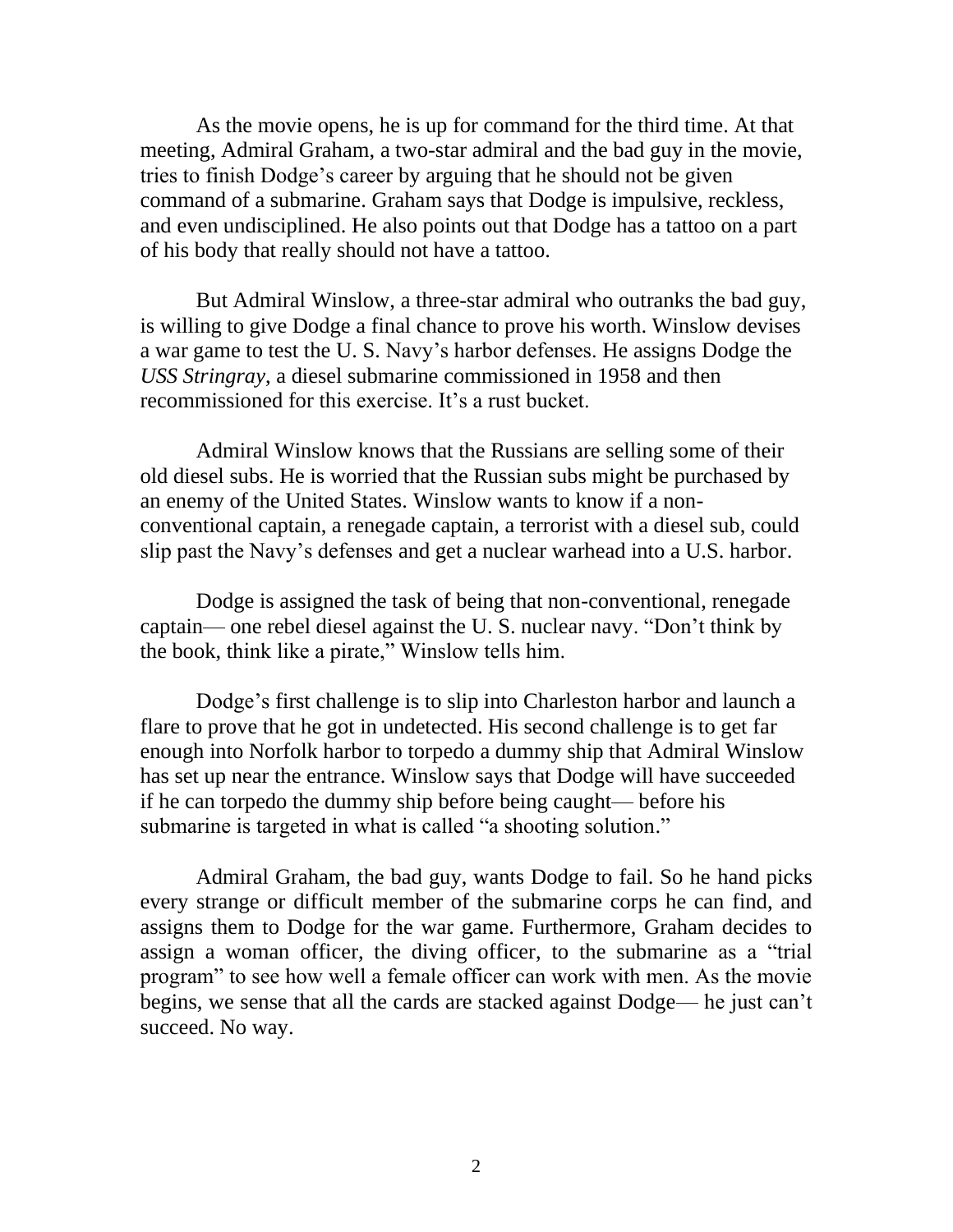But Dodge does succeed, not just because it's a feel-good movie, but also because of the way he leads his crew of "losers and rejects." Here are five lessons for servant-leaders that we can learn from the film.

### **Lesson One: Accept the situation and the people you are given.**

Lesson one is to accept the situation and the people you are given. Rather than criticizing and complaining, commit to the people you have and bring out their best.

When Dodge is taken to his submarine, he is extremely disappointed. And when he first meets his crew, he is almost bemused. He can only shake his head. This is not the command he has dreamed of. This is closer to a nightmare. He can barely believe it.

But Dodge makes a crucial decision: He decides to accept the situation and the people that are given to him. He knows he has been given a very old submarine and a very difficult assignment. But he accepts the challenge. It brings out his best. And he knows he has been given an unusual crew, but he accepts them, too, in a way that brings out *their* best. He doesn't harangue or criticize the crew or show any disdain for them. He accepts them. He teases them, and shakes his head at them, but he accepts them, *and they know it*. When Dodge becomes committed to them, they become committed to him. Soon, it is clear that they will follow him anywhere— to the bottom of the ocean, and outside the zone of operations, and through the twin propellers of an oil tanker.

In case we miss the point, we are given the contrast between Dodge and his Executive Officer, Marty Pascal, played by Rob Schneider. Right after boarding their crew for the first time, Marty comes to see Dodge, and tells Dodge that he wants to transfer out, because serving with this crew will ruin his career. Marty says the crew members are awful, the most incompetent crew in history. Dodge tells him "we're all in this together." He tells Marty that both their careers are in the hands of all those awful crew members. Dodge accepts that fact; Marty never does. He remains critical and condescending. The crew knows it, and they don't like him or respect him.

While he accepts the crew, Dodge knows that he needs to draw out the best in the crew. He learns what the crew members can do— he takes advantage of their talents. He gets the athlete in the crew to climb the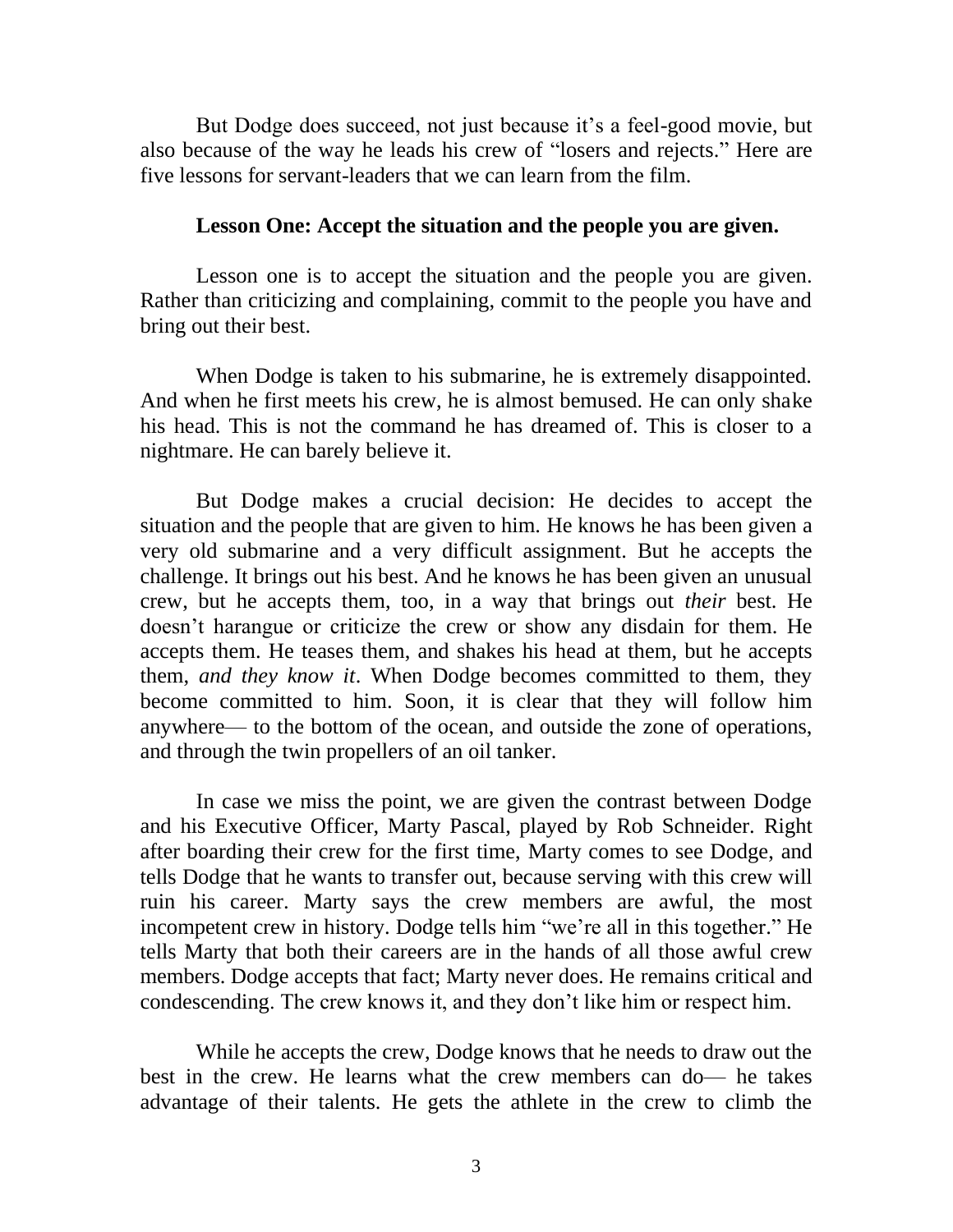conning tower in the dark and rain when they need to string up some lights. He gets the sonar officer to imitate whale songs when they need to mislead a nuclear sub.

Dodge is cheerful, but he is willing to confront Stepanek, a crew member who needs confronting because he is not giving his best. Stepanek is determined to get into trouble so he can go to the brig and get out of the whole thing, and Dodge won't let him. Later, when the sub starts to leak badly, it is Stepanek who fights the torrent of water and closes off the leak, saving the vessel. "Now that was fun!" he says after he seals the leak. At another point, the woman dive officer, Lt. Lake, wants to give up, but he won't let her. Dodge accepts the strangest crew in the Navy, but then works hard to cajole, inspire, and bring out their best. And he succeeds.

This is a good message for all of us as leaders. We should begin by accepting the situation and the people who are with us. Complaining usually doesn't change the situation, and haranguing usually doesn't change the people. It is especially important to accept the people, and get to know them, and learn about their desires and abilities, so the group can build on that. Servant leaders develop their colleagues. That's exactly what Dodge did.

There's an old saying that people don't care how much you know until they know how much you care. As leaders, we need to send the signal that we accept the others we work with. We accept them, we care about them, and we may challenge them, because we believe in what they can do. That is really the only way to build a team and achieve the team's best possible performance.

## **Lesson Two: People who don't want to be part of the organization or its mission should be helped to find another organization or another mission.**

Lesson two is a hard one: People who don't want to be part of the organization or its mission should be helped to find another organization or another mission.

Marty Pascal is the executive officer who is so condescending and keeps haranguing the crew. He learns that Admiral Graham, the bad guy, has changed the rules of the war game to make it harder for Dodge and the *Stingray* to succeed. Graham cuts the geographic area of the war game in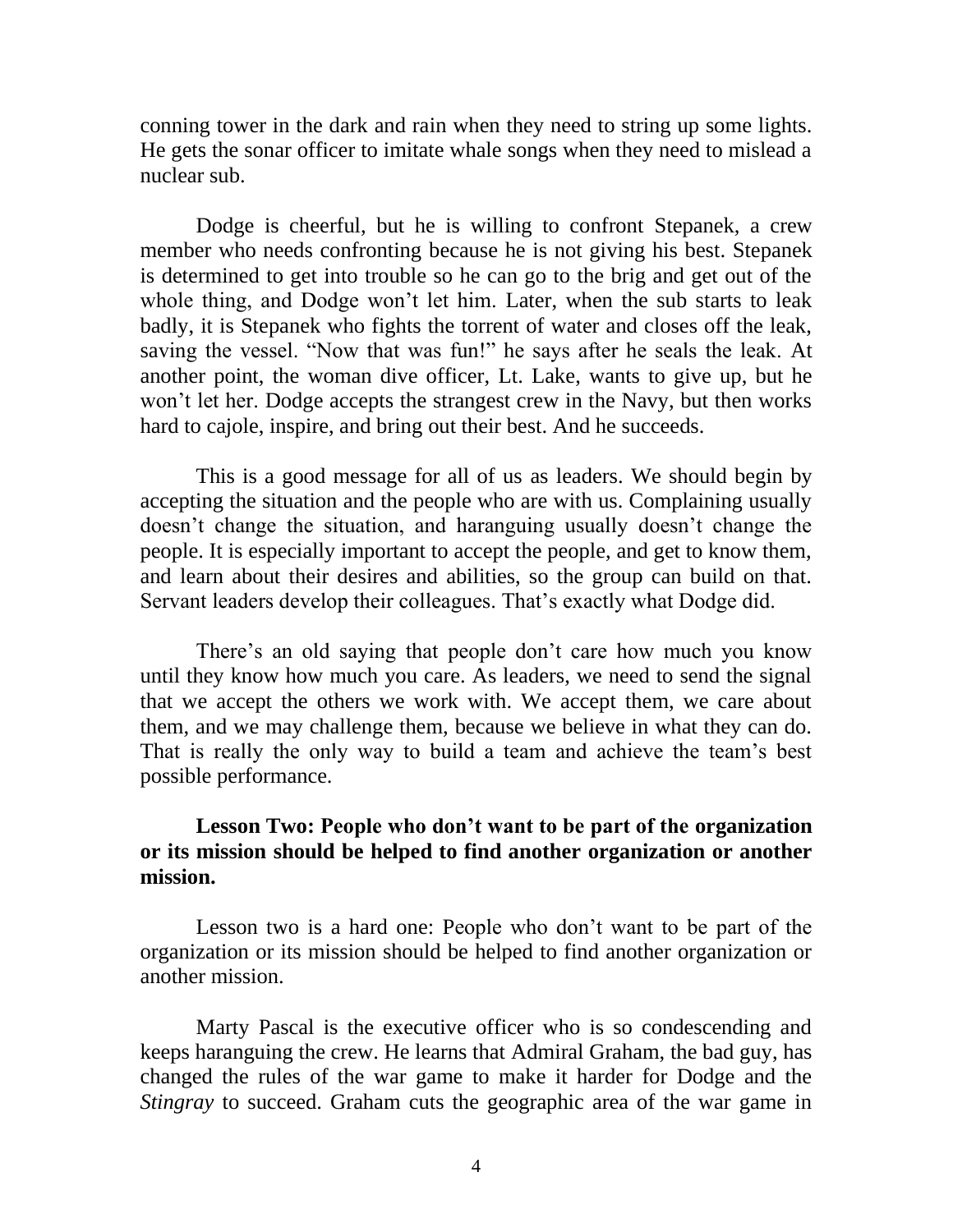half, so it will be easier for the nuclear navy to find the *Stingray*. Dodge ignores this, deciding to stick with the original orders from Admiral Wilson, who outranks Graham. But Marty is very upset that Dodge is not following the revised orders. So Marty goes to Dodge and says that he wants to take over command of the Stingray.

Dodge lets Marty use the PA system to address the crew— basically, he lets Marty try to take over the sub. He lets the crew decide. The crew, however, wants nothing of Marty. Nobody supports him. So Dodge informs Marty that he has just mutinied. The crew dresses up as pirates, plays a dirge, blindfolds and binds Marty, and literally has him walk the plank. When he steps off the plank, he falls into the netting of a fishing boat whose owner has agreed to take Marty back to shore. Nobody gets hurt, and Marty is removed from the crew.

I think this is tough, especially in volunteer organizations. At some point, however, one person should not be allowed to distract or weigh down the group so badly that the group cannot reach its goals. I am thinking specifically of people who constantly complain, argue against everything the group decides, and just kill morale all the time.

If there are people in your organization or committee or team who just don't want to do what the organization has decided to do, you need to sit down with them, tell them that you respect their views, but the group has made its decision. Since they are not happy with that, perhaps they need to find other work. It is good to argue and discuss and debate during the decision-making stage, but once the decision is made, it is important to move together with as little "drag" as possible. Otherwise, no decisions get implemented, and the group gets nowhere.

# **Lesson Three: Good leaders help team members learn and grow and gain in experience and confidence.**

Lesson three is that good leaders help team members learn and grow and gain in experience and confidence. The best example in the movie is Lt. Lake, the female dive officer.

Lt. Lake is highly qualified and well trained, but she is reluctant to risk going to the next stage— the deep end. When it comes time to sail between the propellers of the tanker, Dodge wants her to do it, because he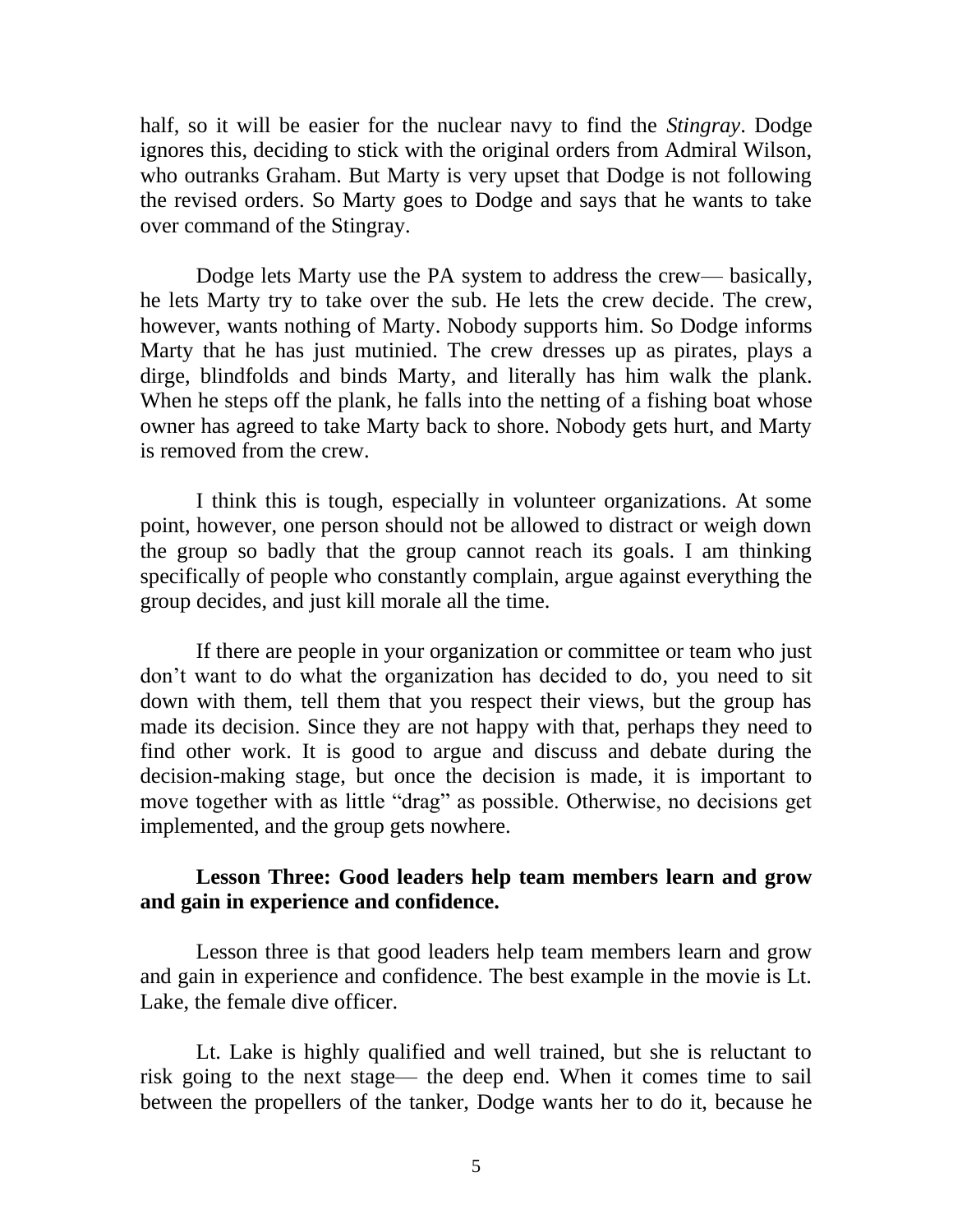knows she is good enough. But she declines. So Dodge takes over. However, he intentionally does it badly, hoping that she will step in and take over to save the *Stingray* from disaster. At the last minute, she steps in, barks out the right orders, and successfully leads the crew through the highly risky maneuver. In the process, she built her self-confidence and increased the crew's respect for her.

Do those served grow as persons? Dodge coached and mentored and teased and helped the crew grow. He unleashed their energy and intelligence, and they performed at higher and higher levels.

### **Lesson Four: Good leaders celebrate.**

Lesson four is that good leaders celebrate. Dodge allowed spontaneous celebrations after each success, and planned the celebration after they got into Charleston harbor and set off the flare. They dressed up as pirates and flew the skull and crossbones from the conning tower. In the last scene, when their torpedoes hit the target, they break out into a spontaneous dance. When they come ashore, they are headed for a night on the town, and Dodge says they deserve it. Each step along the way was celebrated.

My experience is that we don't do enough celebrating. Perhaps we are waiting for the ultimate, big win. But we need to celebrate along the way. Celebrate every milestone, every achievement. It could just be applause during a coffee break, or a funny award, or something playful, but the idea is that we are making progress, we are doing good work, we're not done, but we're on the way. Intrinsic motivators are much more powerful than extrinsic motivators, and so it is about celebrating the meaning and the skill and the progress. You don't have to hand out bonuses or prizes.

### **Lesson Five: Good leaders are loyal to their team members.**

This brings me to lesson five, the final lesson, which is that good leaders are loyal to their team members. This is the most moving part of the movie for me.

After successfully torpedoing the dummy ship at Norfolk, the Stingray comes back to port. When the crew disembarks, we see them in their dress white uniforms for the first time. They march down the pier in formation, with their heads held high, totally transformed.